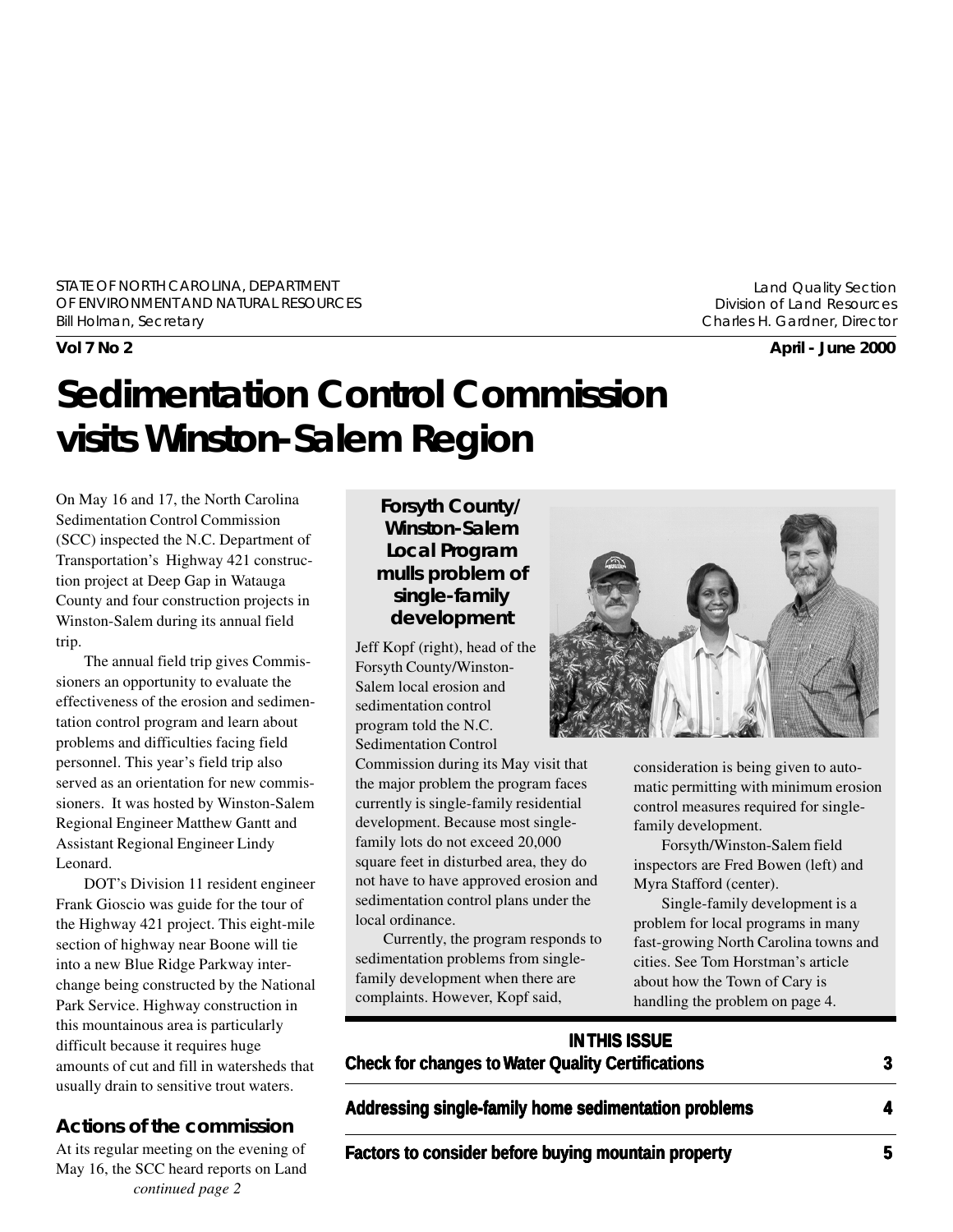Quality staff review of local programs. Local programs reviewed during the period February 10 to May 2 and deemed to be fully in compliance with the Sedimentation Pollution Control Act requirements are City of Greenville, City of Jacksonville, Pitt County, Guilford County, and Forsyth County/Winston-Salem. Programs found to have resource deficits or other problems were New Hanover County, City of Asheville, Watauga County, and City of Henderson. Land Quality has made recommendations to these programs to help resolve their problems, and the programs will be reviewed again to determine if problems have been solved.

In other action, the SCC approved re-activating the Commission's Technical Advisory Committee (TAC) to reconsider a request from the N.C. Environmental Management Commission to consider tighter standards for erosion and sedimentation control in Nutrient Sensitive Waters watersheds. The TAC may also study the state's turbidity standard as it relates to erosion and sedimentation control at the same time.

The SCC also approved several education projects, including continuation of the *Sediments* newsletter, the "Muddy Water" Essay Contest, and Land Quality internships. The Commission also approved supporting local programs workshops and awards and four seminars for erosion and sediment control design professionals.

## **Governor appoints new members and chairman of Sedimentation Control Commission**



*Newly appointed commissioners Phillip Gibson (left, and Kyle Sonnenberg (right) and newly appointed chairman Kenneth H. Reckhow (center) got an upclose look at erosion and sedimentation control on construction projects in the Winston-Salem Region during the commission's annual field trip in May.*

Governor James B. Hunt, Jr. has named four individuals to positions on the N.C. Sedimentation Control Commission (SCC).

Kenneth H. Reckhow has been named chairman of the SCC, replacing John Bratton, who remains on the Commission as representative of the N.C. Mining Commission. Reckhow is a professor in the Duke University

Nicholas School of the Environment and director of The UNC Water Resources Research Institute (WRRI). The Sedimentation Pollution Control Act mandates that the director of WRRI serve on the SCC, but the governor chooses the chairman.

 Phillip Gibson of Cullowhee has been named to fill one of two seats on the commission reserved for a "nongovernmental conservationist." Gibson is natural resources program manager for Western North Carolina Tomorrow, a nonprofit organization headquartered at Western Carolina University.

 Ralph Stout of Greensboro has been named to the commission as representative of the Carolinas Associated General Contractors (AGC). Stout is president of Southern Seeding Service, Inc.

Kyle Sonnenberg has been named to the commission as a representative of local government. Sonnenberg is town manager of Southern Pines.



*SEDIMENTS Vol 7, No 2 April - June 2000*

*SEDIMENTS* is published quarterly by the N.C. Sedimentation Control Commission to provide information and assistance to the regulated community and to facilitate communication among personnel of state and local erosion and sediment control programs.

Send comments to Caroline Medlin, NCDENR-Land Quality, 1612 Mail Service Center, Raleigh, NC 27699-1612. Send change of address to WRRI, Box 7912, North Carolina State University, Raleigh, NC 27695-7912 (919/515-2815). Fifty-six hundred copies of this newsletter were printed at a cost of \$716.76 or 13 cents per copy.

Personnel of the Land Quality Section of the N.C. Department of Environment and Natural Resources provide information and assistance for implementation of the N.C. Erosion and Sediment Control Program. For assistance, please contact the Regional Engineer or the Raleigh headquarters listed below:

> Richard Phillips, P.E. Interchange Bldg, 59 Woodfin Place Asheville, NC 28801 (828) 251-6208

William (Toby) Vinson, P.E. 225 Green Street, Suite 714 Fayetteville, NC 28301 (910) 486-1541

Doug Miller, P.E. 919 N. Main Street Mooresville, NC 27115 (704) 663-1699

John Holley, P.E. 3800 Barrett Drive, Suite 101 Raleigh, NC 27609 (919) 571-4700

Floyd Williams, P.G. 943 Washington Sq. Mall Washington, NC 27889 (252) 946-6481

Dan Sams, P.E. 127 Cardinal Dr, Ext Wilmington, NC 28405-3845 (910) 395-3900

Matt Gantt, P.E. 585 Waughtown St. Winston-Salem, NC 27107 (336) 771-4600

Mell Nevils, P.E. Raleigh Headquarters 512 N. Salisbury St., 1612 Mail Service Center Raleigh, NC 27699-1612 (919) 733-4574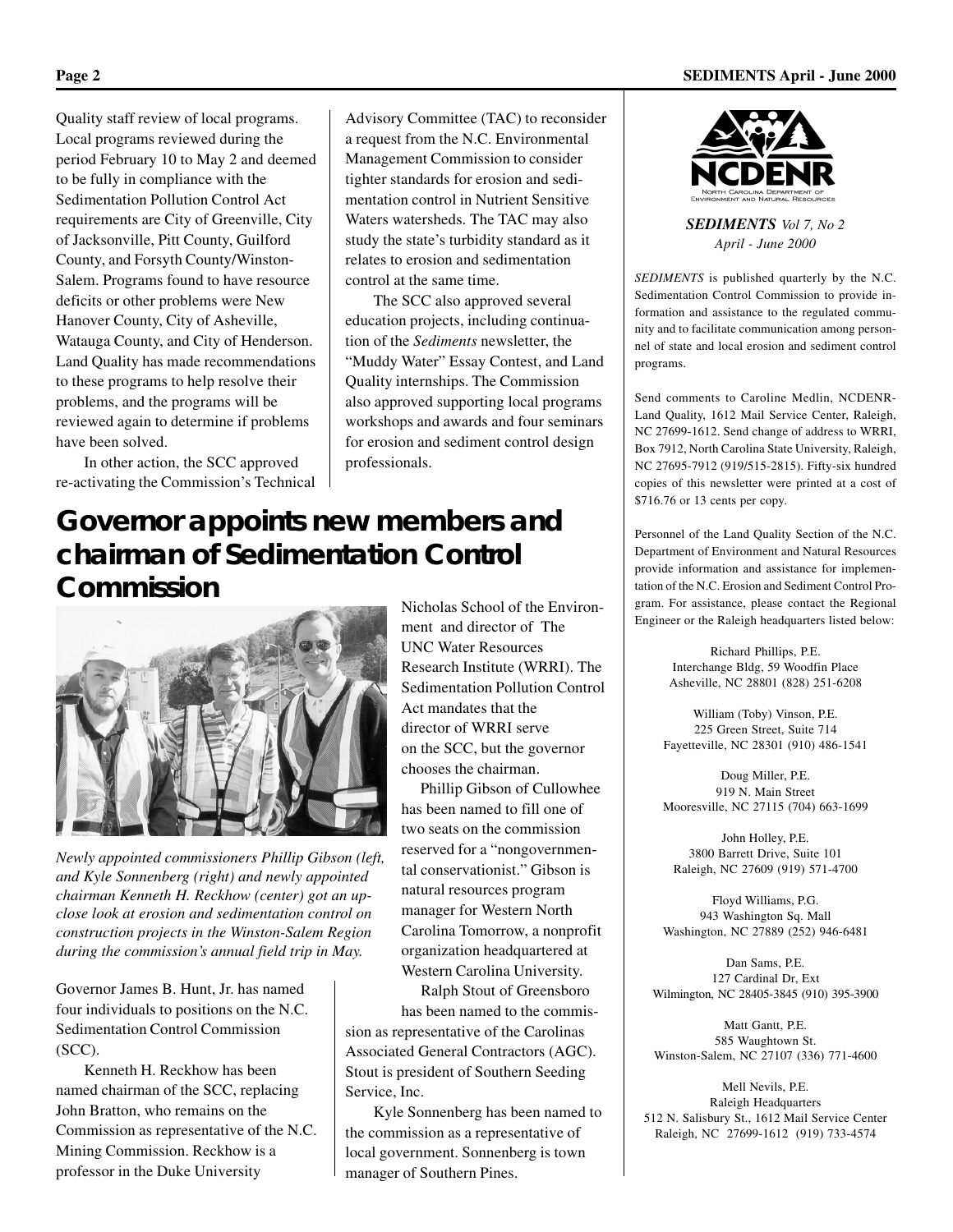#### The North Carolina Sedimentation Control Commission

The Sedimentation Control Commission (SCC) was created to administer the Sedimentation Control Program pursuant to the N.C. Sedimentation Pollution Control Act of 1973 (SPCA). It is charged with adopting rules, setting standards, and providing guidance for implementation of the Act. The composition of the Commission is set by statute to encompass a broad range of perspectives and expertise in areas related to construction, industry, government, and natural resource conservation and quality. All members are appointed by the Governor and serve three-year terms, except for the Director of the Water Resources Research Institute of The University of North Carolina, who serves as long as he remains Director. The chairman of the SCC is named by the Governor.

Chairman: Kenneth H. Reckhow Durham Director of Water Resources Research Institute

Commissioners:

Daniel V. Besse Winston-Salem Rep. N.C. Environmental Management Commission

> John R. Bratton Knightdale Rep. N.C. Mining Commission

Donnie W. Brewer Greenville Rep. Professional Engineers of N.C.

James Ferguson Clyde Rep. N.C. Soil and Water Conservation Commission

Phillip Ray Gibson Cullowhee Non-governmental conservation representative

> J. Wendell Gilliam Raleigh Rep. NCSU Dept. of Soil Science

> > Ray B. Killough Matthews Rep. N.C. public utilities

Kyle Sonnenberg Southern Pines Rep. Association of County Commissioners/ N.C. League of Municipalities

Ralph Stout Greensboro Rep. Carolinas Associated General Contractors

F. Roger Watson Asheville Rep. N.C. Home Builders Association

#### **Muddy Water Essay Contest Winner**

Kathleen Haver (left), a student at Southwest Guilford High School, is the state winner of the 2000 Muddy Water Essay Contest. With Kathleen is her teacher, Flo Gullickson. Kathleen, her teacher, and Southwest Guilford High School each received \$1000 as a result of her winning essay.

The second place winner, Carmen Deese of Purnell Swett

High School in Pembroke, her teacher, and school received \$500 each. Third place winner, Rachel Douglass of Wake Forest-Rolesville High School in Wake County, her teacher, and school received \$250 each.

Students in any charter, public, or private high school or equivalent program in North Carolina are eligible to submit an essay to the Muddy Water Essay Contest. Materials for the 2001 contest will be distributed this winter. For information contact Caroline Medlin, Sedimentation Education Specialist, with the N.C. Land Quality Section at (919) 733-4574.

## **Check for changes to water quality certifications**

Section 401 of the Clean Water Act delegates authority to the states to issue a 401 Water Quality Certification for all projects that require a Federal Permit (such as a Section 404 Permit). The "401" is essentially a verification by the state that a given project will not degrade Waters of the State or otherwise violate water quality standards.

Anyone who plans construction activities that may affect streams or wetlands should be aware that the N.C. Division of Water Quality's Wetlands/ 401 Certification Unit has revised or is in the process of revising many Water Quality General Certifications required under Section 401 of the Clean Water Act.

- New conditions have been added to all General Certifications which require written notification of completion of projects.
- New conditions have been added for development in the Neuse and Tar-Pamlico River basins.
- New certifications have been issued for stream restoration, streambank

stabilization and wetland restoration that, in general, require only written notification and compliance with conditions—no fee or written concurrence from DWQ.

- New conditions have been added, or have been proposed, to General Certifications for many Corps of Engineers' Nationwide Permits and new and/or revised General Certifications have been issued or proposed in response to COE's new and revised Nationwide Permits.
- General Certification for the Wilmington District's new Regional General Permit for publicly funded transportation improvements has also been issued.

For details on requirements for all 401 Water Quality Certifications, or information on the status of General Certification revisions, visit the Wetlands/401 Certification Unit website at: http://h2o.enr.state.nc.us/NDbranch/ wetland/regcert.html or call 401 Program Coordinator Cyndi Bell at (919) 733- 9721.

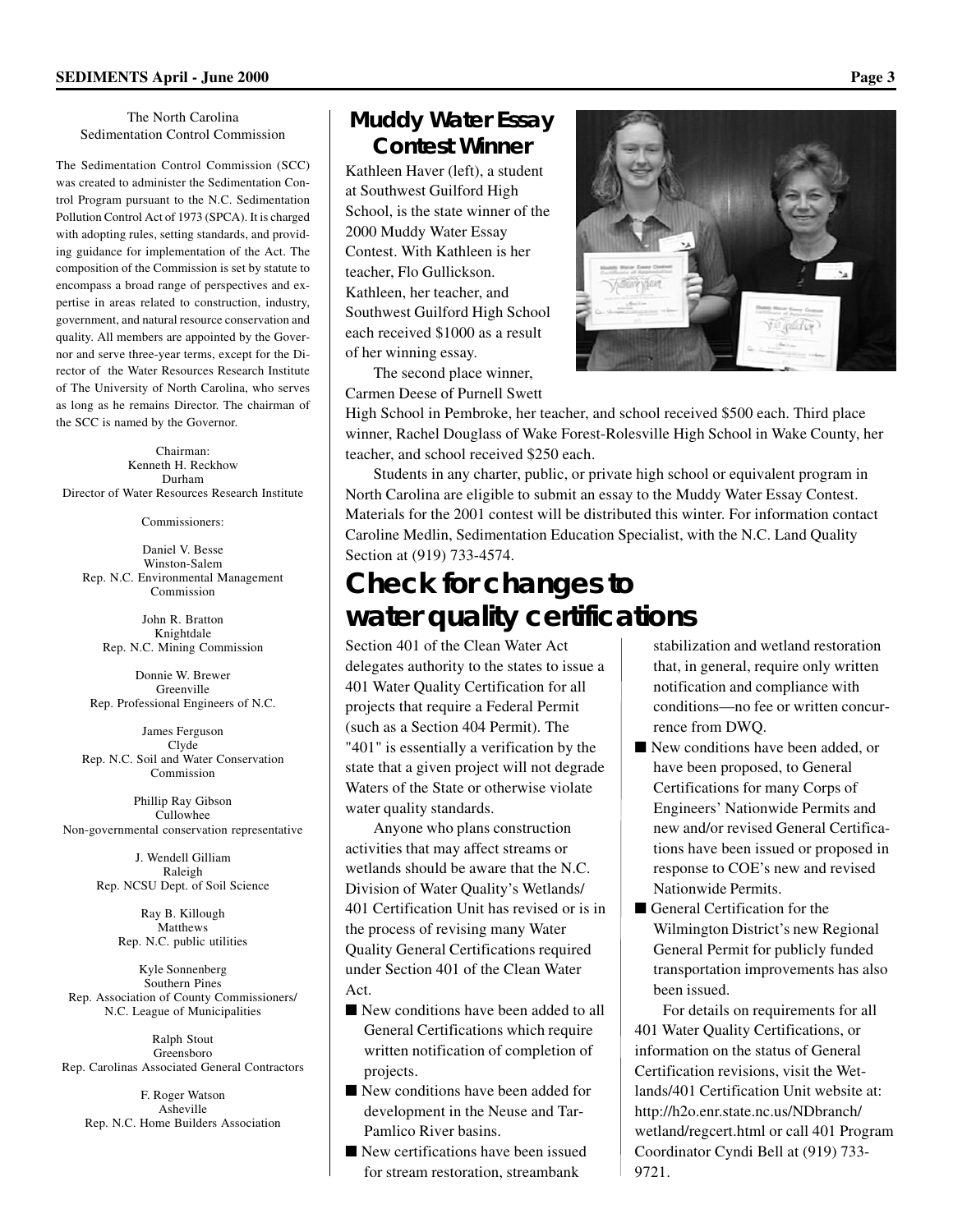# **Addressing single-family home sedimentation problems**

*by Tom Horstman, Erosion Control Supervisor, Town of Cary*

Local sedimentation programs are charged with controlling accelerated erosion from construction sites in their jurisdictions. Most local sedimentation programs have responsibilities other than controlling accelerated erosion. One of the biggest challenges is the impact that single family home construction has on existing citizens. Mud on the street and sediment damage to adjacent property is a constant battle. In some local programs, 40% of the Notice of Violations related to sedimentation are a result of singlefamily home construction. To compound matters, many single-family home sites are well below the disturbed area that would require erosion control review and permitting. In many municipalities, the single-family home construction is one item that has fallen through the cracks of the Erosion & Sediment Control Programs. For many years the Town of Cary was faced with the same problem and addressed these citizen complaints as they were received.

The Town of Cary strives for quality customer service, and our primary customers are the Town of Cary citizens. In an effort to be proactive and better serve its citizens, the Town of Cary has implemented a process to address singlefamily homes from an erosion and sediment control standpoint. The solution to our problem was a cumulative effort by a Focus Group consisting of the Town of Cary, the Raleigh/Wake County Home Builders Association, one large tract builder, and an assortment of individual single-family home builders.

One of the first points agreed upon by the Focus Group was that sediment escaping single-family home sites created a problem for everyone. Another point was that the solution, whatever it would be, would add more to the cost of a new home. Everyone agreed that this was a cost that needed to be added. After some discussion, it was evident that the

solution to this problem was to simply install silt fencing sufficient to keep sediment on the site, and to add a construction entrance to help keep sediment from being tracked off the lot. Many builders were taking the responsibility for erecting silt fencing to keep sediment on their site, but many others would ignore the situation until they were notified of the problem.

The first item to address in implementing requirements for single-family home construction was an education program to alert builders to the new requirements and inform them about proper installation of the BMPs. To address the need for education, the Cary Sedimentation/Erosion Control Program handed out information relative to these changes for the month preceding kickoff of this program. This information consisted of details showing placement of silt fencing, placement of construction entrances, and proper installation of silt fencing on particular lots based on topography. The Raleigh/Wake County Home Builders Association did its part by educating members at functions it held. Through this combined effort, the builders in the Town of Cary were made aware of the new requirements.

The Sedimentation/Erosion Control section works closely with the Inspections & Permits Division when issuing building permits for single-family homes. The simple solution was to add an erosion control slot to the building inspection card. In this manner, the Erosion Control Officer can check the site before the footing inspection is performed. The builder is required to contact the Town of Cary to schedule an erosion control inspection before any of the trade inspections are performed. In this manner the site starts out well protected. Initially this inspection consumes a lot of time of the Erosion Control Officers, but in the long run, it



saves time by addressing potential complaints before they occur.

In conclusion, this new initiative was

definitely a team effort to solve a problem that had plagued all parties involved. Did we eliminate all complaints relative to off-site sediment problems on single-family homes? Absolutely not! We still receive inquiries about certain situations. However, the number of these inquiries has slowed significantly, and the education process has made builders more aware of their responsibilities. Single-family home construction, and the complaints that are generated by this construction, can totally occupy a local sedimentation program. Through cooperation with local builders and the Home Builders Association, this problem can be brought to a more manageable level. I would urge all local programs to consider a similar process to help solve this problem.

If you have questions, please contact Tom Horstman, Erosion Control Supervisor, Town of Cary, 919-469-4347.



The North Carolina Department of Transportation's Roadside Environmental Unit discovered that the conventional inlet protector BMP can be improved by replacing the silt fence perimeter guard with a wire cage. The wire cage is sturdy and rigid and doesn't get weighed down by runoff and sediment like silt fence can.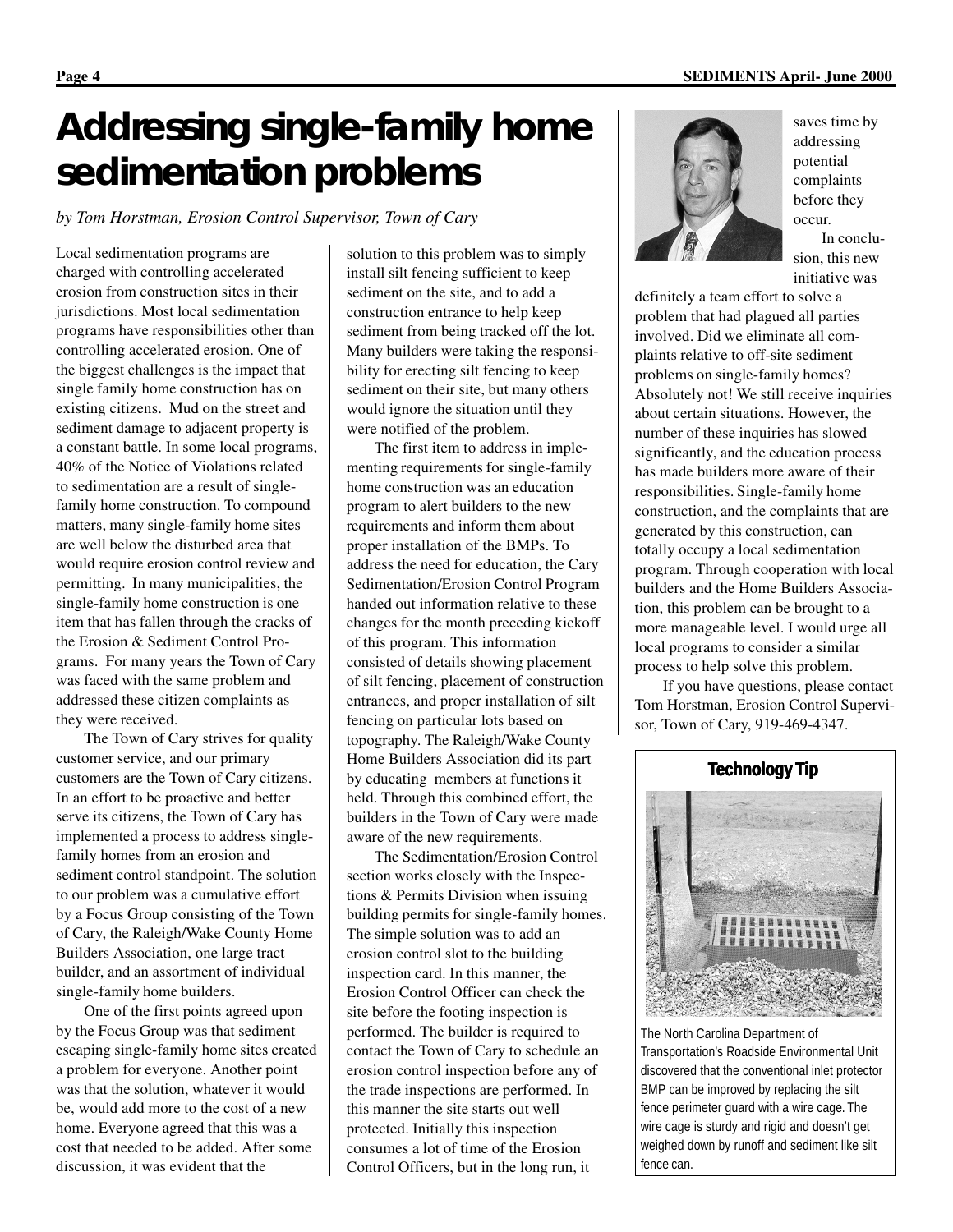## **Factors to consider before buying mountain property**

Breathtaking views and peace and quiet lure many people into buying property in Western North Carolina. However, if property buyers don't take the time to examine the environmental considerations when buying or building a home on rugged mountain terrain, they may end up spending thousands of dollars and suffer many hardships.

For instance, according to Phillip Gibson, natural resources program manager for Western North Carolina Tomorrow "Most homeowners or landowners are not aware, that by law, they are responsible for keeping soil from eroding off of their land."

To help potential buyers with some of the complications that may arise when buying mountain property, Western North Carolina Tomorrow, a nonprofit citizen leadership organization that addresses regional issues, has published a booklet, titled *A Mountain Home Guide: Buying Mountain Property, Building a Mountain Home, Nine Factors to Consider.*

In addition to the sediment issue, Gibson says the 26-page booklet outlines nine important factors homebuyers or developers need to consider:

- **Site stability** –the ability of the land to adequately support a house.
- **Sewage disposal** the proper and safe disposal of household sewage.
- **Drinking water** sufficient quantity and high quality drinking water for your home.
- **Slope** shallow bedrock and high erosion rates that commonly exist on steeply sloping land complicate building-site preparation.
- **Access** legal access in and out of your property to a state-maintained road; a properly planned and constructed access road.
- **Flood plains** whether or not the property is subject to flooding.
- **Stewardship of the land** how you

maintain your land can benefit you in the future; a well-landscaped homesite is attractive and prevents erosion.

- **Solar energy potential** the orientation and exposure of a house to the sun partially determines ease and expense of heating.
- **Mineral rights** who owns the mineral rights to the property?

Funding for the development of the Mountain Home Guide was provided by Z. Smith Reynolds Foundation, Inc.

Copies of the booklet are available at Western North Carolina Tomorrow's website, http://www.wnct.org.

 The booklet is also available by contacting WNCT at P.O. Box 222, Cullowhee, NC, 28723, or by calling Phillip Gibson or Betty Dishman at 828- 227-7492 or 1-800-621-0008. A donation of \$2.00 is suggested to cover the cost of the booklet.

## **Land Quality personnel changes**

- **Ahmad Al-Sharawneh** has been promoted from Environmental Technician to Assistant Regional Engineer in the Raleigh Region.
- **Jason Watkins** has joined the Winston-Salem Region as Environmental Technician.
- **Al Scoggins** is the new Environmental Technician in the Fayetteville Region.
- **Ryan Nesbitt** and **Jim Propst** are new Environmental Technicians in the Mooresville Region.
- **Richard Peed** has been promoted from Environmental Technician to Assistant Regional Engineer in the Washington Region.
- **Kris Riddle** and **Allison Davidson** are new Environmental Technicians in the Asheville Region.

## **Environmental technology evaluation center established**

The Civil Engineering Research Foundation has established the Environmental Technology Evaluation Center (EvTEC) to accelerate the adoption of environmental technologies into practice. EvTEC was initiated through a cooperative agreement with the U.S. Environmental Protection Agency (EPA).

 A technology developer or owner may go directly to EvTEC and request an evaluation. A government agency may refer an applicant to EvTEC to gain additional information required for a purchase or regulatory decision. A government agency may seek help from EvTEC in identifying technologies that solve a specific problem.

In the erosion and sedimentation control area, EvTEC is currently evaluating the Tommy Silt Fence Machine.

The Tommy Silt Fence Machine, in use in 25 states, slices through soil while simultaneously inserting silt fence, without displacing the soil. By only slightly disrupting the soil during fence installation, the Tommy creates optimal soil conditions for compaction without losing moisture. Compacting the soil prevents runoff water from saturating the soil next to the fabric, thus eliminating washouts under the fence, one of the major problems with traditional silt fence installation.

An evaluation plan for this product has been finalized. The evaluation will compare and document the efficacy of trenching and slicing methods of installing a silt fence. The evaluation consultant is Sprague & Sprague Consulting Engineers, and EvTEC is actively seeking cost proposals from testing organizations.

For more information on EvTEC and the Tommy Silt Fence Machine evaluation visit website: http://www.cerf.org/ evtec/index.htm.